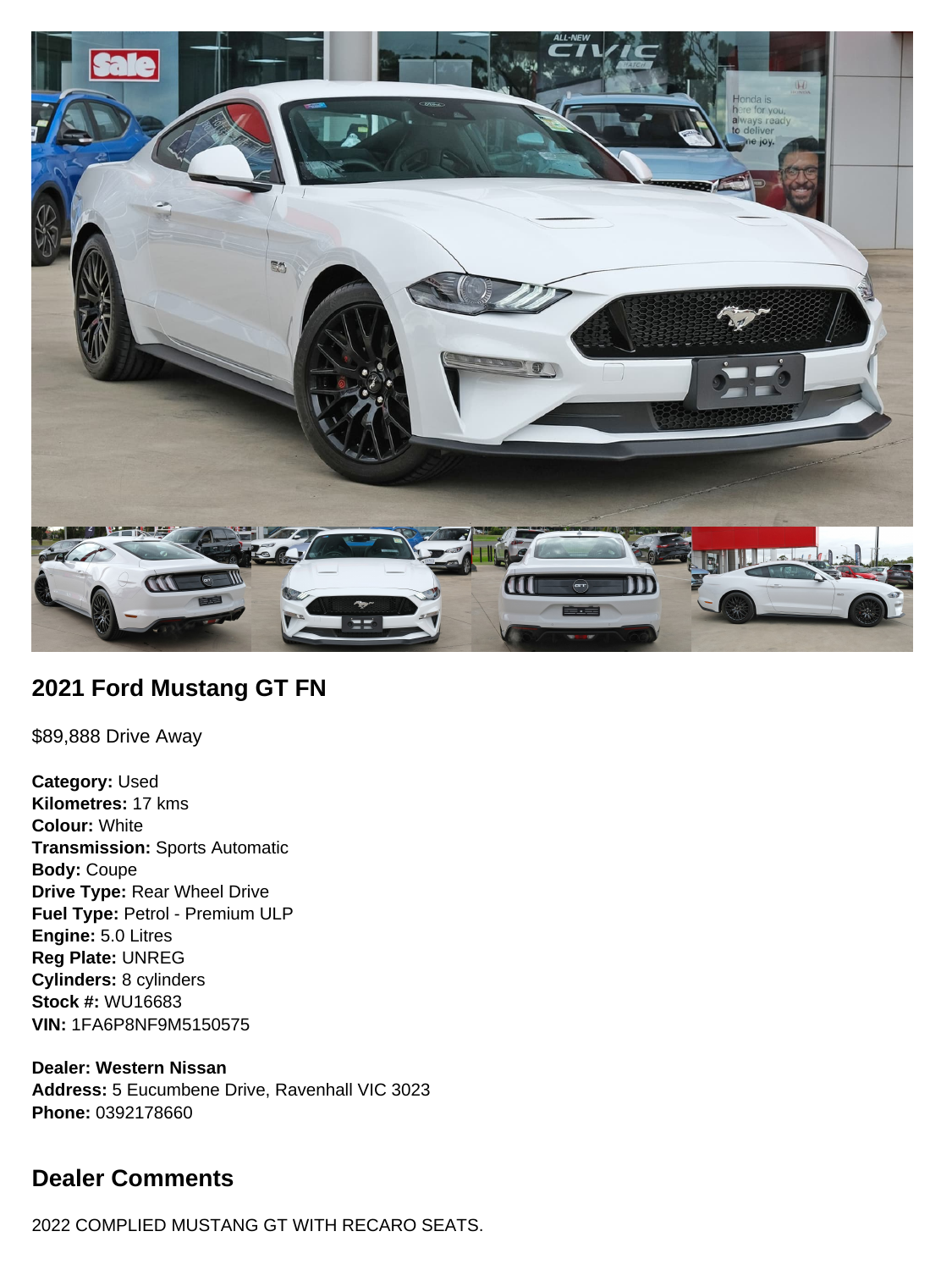DELIVERY KMS ON;LY-LIKE BRAND NEW .!!!

The Mustang is still the most popular sports car on the new car market in Australia!

-2021 Ford Mustang GT – THE SPECS -Engine: 5.0-litre V8 - / -Transmission: 10-speed auto -Drive type: Rear-wheel drive, limited-slip diff -Wheels: F: 19×9.0, 255/40 R: 19×9.5, 275/40 -ANCAP: Three stars -Kerb weight: 1784kg -Power-to-weight: 5.26:1 (kg:kW) -Official fuel economy: 12.7L/100km -Economy during test: 13.4L/100km -Fuel capacity/Type: 61L/98 RON

-There's also some new technology on-board in the form of FordPass Connect with an embedded modem. This allows you to connect with your 'Stang in ways not previously possible. Using a smartphone app, you can communicate with your car when you're away from it. And no, not just when you miss it. The app can provide realtime info including its location, and you can lock/unlock it remotely, and even start it up. Imagine the possible party tricks.

-On the dash is the same 8.0-inch touch-screen multimedia system as before, running SYNC 3, Android Auto, Apple CarPlay, digital radio, and sat-nav. There's a very impressive 1000W B&O 12-speaker sound system as standard, too. A sub-woofer is mounted in the boot,

-The Mustang is undoubtedly one of the most iconic cars ever made. It has millions of fans the world over, and it continues to be a hot-seller on the new-car market; it's the best-selling sports car in the world at the moment

-Enquire Today!

• We are NOW OPEN for test drives and vehicle inspections, make your appointment now. LOOK, SEE, TEST DRIVE and Buy with confidence and safety, we are also a "CLICK and COLLECT' Licenced Company that offers FREE Transport delivery to your door anywhere in Melbourne. We still offer easy contactless methods for vehicle purchases, trade-ins and on-line free finance score and repayment obligation free. Great prices and deals at our Dealership or deal direct with on-line sales. All cars come with the VACC Guarantee for title, and a Road Worthy Certificate including oil and filter replacement. Contact us now...

\* If the price does not contain the notation that it is "Drive Away No More to Pay", the price may not include additional costs, such as stamp duty and other government charges. Please confirm price and features with the seller of the vehicle.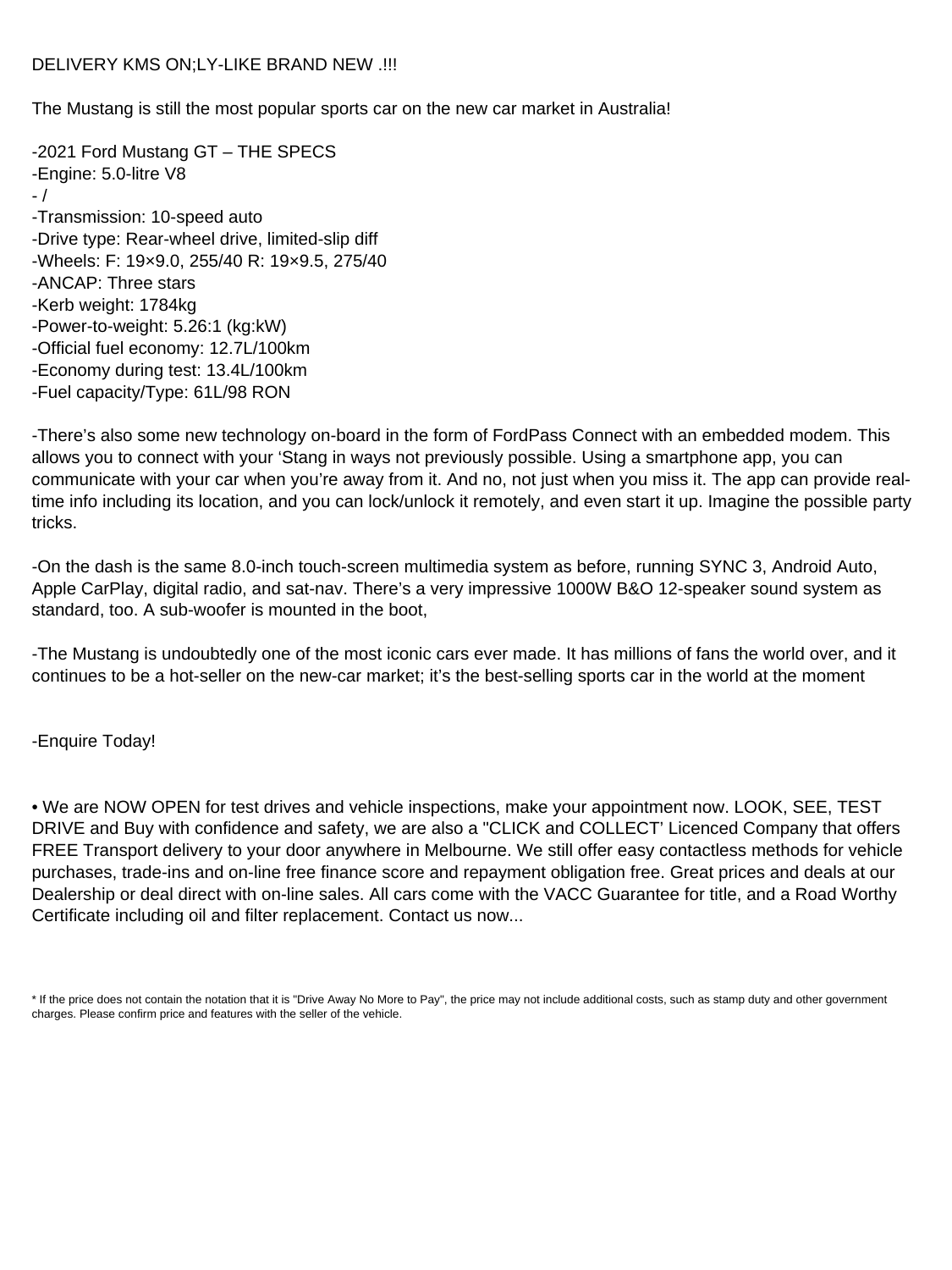# **Features and Specifications**

#### **Audio, Visual & Communication**

12 Speaker Stereo **Amplifier - 1 Separate** Amplifier - 1 Separate Audio - Aux Input USB Socket **Bluetooth System** Bluetooth System Internet Connectivity via Sim Preparation **Multi-function Control Screen** - Colour Premium Sound System Smart Device App Display/Control Subwoofer

#### **Instruments & Controls**

Digital Instrument Display - Full GPS (Satellite Navigation) Tyre Pressure Sensor

# Smart Device Integration - Android Auto Smart Device Integration - Apple CarPlay

Leather Gear Knob Leather Hand Brake Lever Leather Seats - Partial **Leather Steering Wheel** 

# **Lights & Windows**

Pedals - Sports

**Interior**

Daytime Running Lamps - LED For the Control of Trumps - Front LED Fog Lamps - Front LED Headlamp - High Beam Auto Dipping Headlamps - Electric Level Adjustment Headlamps - LED **Headlamps Automatic (light sensitive)** Headlamps Automatic (light sensitive) Illuminated (puddle lamps) Door Mirrors **Power Windows - Front only** Power Windows - Front only Rain Sensor (Auto wipers) The Common Sensitive Common Sensitive Common Sensitive Common Sensitive Common Sensitive Common Sensitive Common Sensitive Common Sensitive Common Sensitive Common Sensitive Common Sensitive Commo Tail Lamps - LED

### **Safety & Security**

Airbags - Side for 1st Row Occupants (Front) Alarm Camera - Rear Vision Central Locking - Key Proximity Central Locking - Remote/Keyless Collision Mitigation - Forward (Low speed) Collision Warning - Forward **Control - Electronic Stability** Control - Electronic Stability Control - Park Distance Rear Control - Pedestrian Avoidance with Braking Control - Traction **Engine Immobiliser** Engine Immobiliser Airbag - Driver **Airbag - Knee Driver** Airbag - Knee Driver Lane Departure Warning Lane Keeping - Active Assist Airbag - Knee Passenger Parking Assist - Graphical Display Airbag - Passenger **Airbags - Head for 1st Row Seats (Front)** Telematic - Preparation/Ability Airbags - Head for 2nd Row Seats

### **Seating**